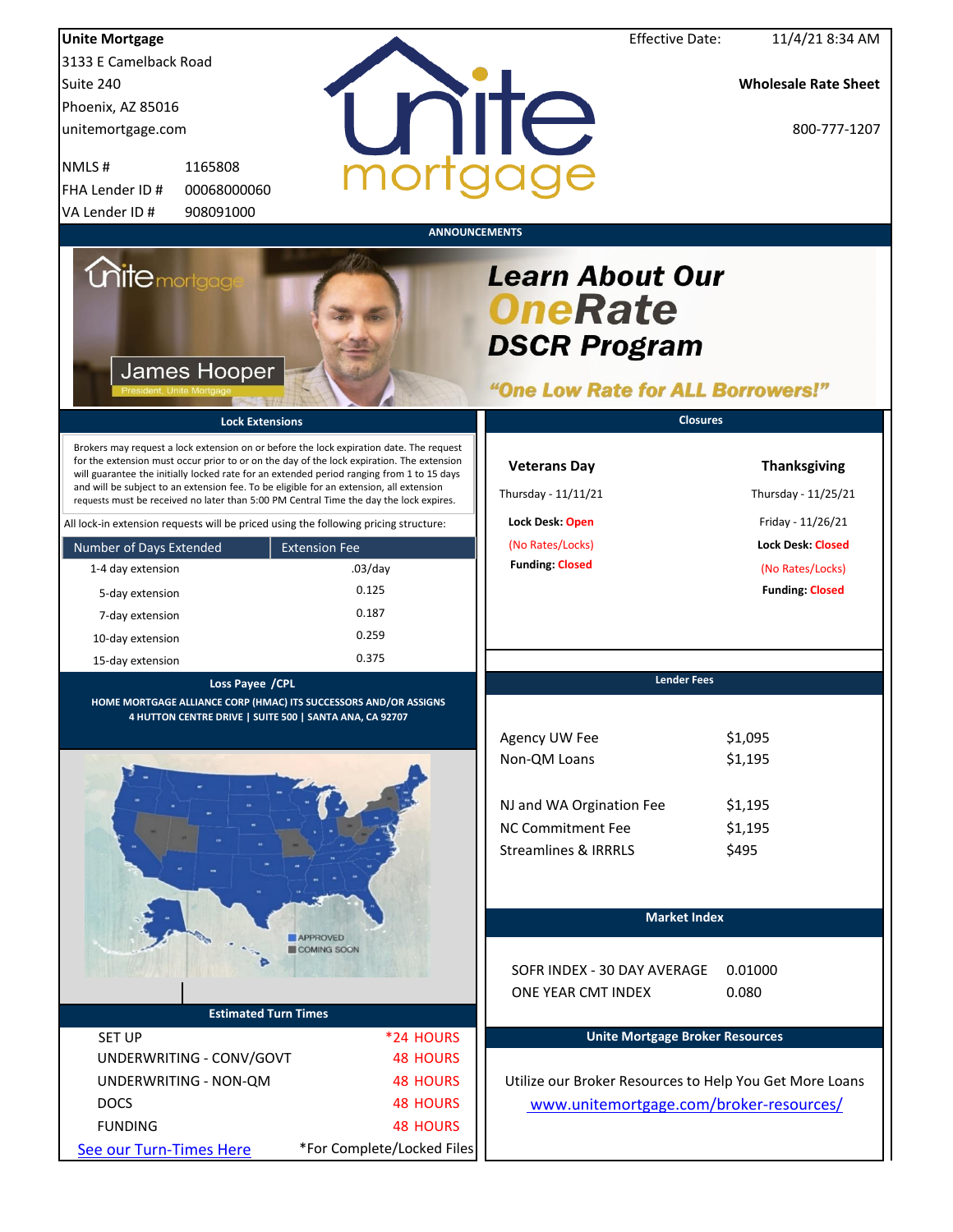

**Lock Desk**

[locks@unitemtg.com](mailto:locks@unitemtg.com)

File Update: 04-Nov-2021

Lock Hours: 9:00 A.M. - 3:00 P.M. PST

Effective Date: 4-Nov-2021

## **EZY ONE RATE**

Price Change Effective: 9:00 AM PST

# **RATE 30YR FIX HIGHLIGHTS**

| <b>Credit</b>      | $720+$                        |  |  |  |
|--------------------|-------------------------------|--|--|--|
| <b>Product</b>     | 30 yr fixed Full Amortization |  |  |  |
| <b>Loan Amount</b> | 200,001-1.5MM                 |  |  |  |
| <b>DSCR</b>        | $+1.100$                      |  |  |  |
|                    | Purchase 70%                  |  |  |  |
| <b>Purpose</b>     | Rate-Term 70%                 |  |  |  |
|                    | Cash-Out 65%                  |  |  |  |
| Occupancy          | Non Owner Occupied            |  |  |  |
| <b>ACH</b>         | Required                      |  |  |  |
| <b>PPP</b>         | 5 Years                       |  |  |  |
| <b>Reserves</b>    | 12 Month PITIA                |  |  |  |
| <b>Escrows</b>     | Required                      |  |  |  |

### **No Hits for LLPAs !!!**

## **EZY PRIME PLUS**

|             | <b>30 DAY PRICING</b> |                 |
|-------------|-----------------------|-----------------|
| <b>RATE</b> | <b>5/6 ARM</b>        | <b>30YR FIX</b> |
| 5.875       | 104.6250              | 104.3750        |
| 5.750       | 104.3750              | 104.1250        |
| 5.625       | 104.1250              | 103.8750        |
| 5.500       | 103.8750              | 103.6250        |
| 5.375       | 103.6250              | 103.3750        |
| 5.250       | 103.3750              | 103.1250        |
| 5.125       | 103.1250              | 102.8750        |
| 5.000       | 102.8750              | 102.6250        |
| 4.875       | 102.6250              | 102.3750        |
| 4.750       | 102.2500              | 102,0000        |
| 4.625       | 101.8750              | 101.6250        |
| 4.500       | 101.5000              | 101.2500        |
| 4.375       | 101.1250              | 100.8750        |
| 4.250       | 100.6250              | 100.3750        |
| 4.125       | 100.1250              | 99.8750         |
| 4.000       | 99.6250               | 99.3750         |
| 3.875       | 99.1250               | 98.8750         |
| 3.750       | 98.6250               | 98.3750         |

| <b>MAX PRICING (Lower of Price or Premium)</b> |          |  |  |  |  |  |  |  |
|------------------------------------------------|----------|--|--|--|--|--|--|--|
| No Prepay - Hard                               | 100.5000 |  |  |  |  |  |  |  |
| 1yr Prepay - Hard                              | 100.7500 |  |  |  |  |  |  |  |
| 2yr Prepay - Hard                              | 101.0000 |  |  |  |  |  |  |  |
| 3yr Prepay - Hard                              | 101.2500 |  |  |  |  |  |  |  |
| 4yr Prepay - Hard                              | 101.5000 |  |  |  |  |  |  |  |
| 5yr Prepay - Hard                              | 101.7500 |  |  |  |  |  |  |  |

| <b>ARM MARGIN</b> |             |  |  |  |  |  |  |
|-------------------|-------------|--|--|--|--|--|--|
| 5.000             | <b>SOFR</b> |  |  |  |  |  |  |
|                   |             |  |  |  |  |  |  |

| <b>LOCK FEES</b>        |         |  |  |  |  |  |  |
|-------------------------|---------|--|--|--|--|--|--|
| Relock Fee:             | .250    |  |  |  |  |  |  |
| Extension Fee Per Diem: | .030    |  |  |  |  |  |  |
| <b>Extension Max:</b>   | 15 Days |  |  |  |  |  |  |

|                         | <b>30 DAY PRICING</b><br><b>PRICING ADJUSTMENTS</b> |                                                |                                 |                      |         |                   |          |          |          |          |  |
|-------------------------|-----------------------------------------------------|------------------------------------------------|---------------------------------|----------------------|---------|-------------------|----------|----------|----------|----------|--|
| <b>RATE</b>             | <b>5/6 ARM</b>                                      | 30YR FIX                                       |                                 |                      |         |                   |          | LTV      |          |          |  |
| 5.875                   | 104.6250                                            | 104.3750                                       | <b>Documentation</b>            | <b>Credit Score</b>  |         | 00.01-50 50.01-55 | 55.01-60 | 60.01-65 | 65.01-70 | 70.01-75 |  |
| 5.750                   | 104.3750                                            | 104.1250                                       |                                 | $\geq 780$           | (0.250) | (0.375)           | (0.500)  | (0.625)  | (0.875)  | (1.125)  |  |
| 5.625                   | 104.1250                                            | 103.8750                                       |                                 | 760 - 779            | (0.375) | (0.375)           | (0.625)  | (0.875)  | (1.000)  | (1.375)  |  |
| 5.500                   | 103.8750                                            | 103.6250                                       |                                 | 740 - 759            | (0.375) | (0.500)           | (0.750)  | (1.000)  | (1.250)  | (1.625)  |  |
| 5.375                   | 103.6250                                            | 103.3750                                       | <b>DSCR</b>                     | 720 - 739            | (0.500) | (0.625)           | (0.875)  | (1.125)  | (1.500)  | (2.000)  |  |
| 5.250                   | 103.3750                                            | 103.1250                                       |                                 | 700 - 719            | (0.625) | (0.750)           | (1.000)  | (1.375)  | (1.875)  | #N/A     |  |
| 5.125                   | 103.1250                                            | 102.8750                                       |                                 | 680 - 699            | (0.875) | (1.000)           | (1.250)  | (1.750)  | #N/A     | #N/A     |  |
| 5.000                   | 102.8750                                            | 102.6250                                       |                                 | 660 - 679            | (1.375) | (1.500)           | (1.625)  | (2.250)  | $\#N/A$  | $\#N/A$  |  |
| 4.875                   | 102.6250                                            | 102.3750                                       |                                 | 5/6 40yr ARM SOFR    | (0.250) | (0.250)           | (0.250)  | (0.250)  | (0.250)  | (0.250)  |  |
| 4.750                   | 102.2500                                            | 102.0000                                       | Product                         | 40yr Fixed           | (0.250) | (0.250)           | (0.250)  | (0.250)  | (0.250)  | (0.250)  |  |
| 4.625                   | 101.8750                                            | 101.6250                                       |                                 | Interest-Only        | (0.250) | (0.250)           | (0.375)  | (0.500)  | (0.625)  | (0.750)  |  |
| 4.500                   | 101.5000                                            | 101.2500                                       |                                 | 150,000-200k         | (0.500) | (0.500)           | (0.500)  | (0.500)  | (0.500)  | (0.750)  |  |
| 4.375                   | 101.1250                                            | 100.8750                                       |                                 | 200,001-300k         | 0.000   | 0.000             | 0.000    | 0.000    | (0.250)  | (0.250)  |  |
| 4.250                   | 100.6250                                            | 100.3750                                       |                                 | 300,001-1.0m         | 0.000   | 0.000             | 0.000    | 0.000    | 0.000    | 0.000    |  |
| 4.125                   | 100.1250                                            | 99.8750                                        | <b>Loan Amount</b>              | 1,000,001-1.5m       | (0.250) | (0.250)           | (0.250)  | (0.250)  | (0.250)  | (0.250)  |  |
| 4.000                   | 99.6250                                             | 99.3750                                        |                                 | 1,500,001-2.0m       | (0.500) | (0.500)           | (0.500)  | #N/A     | #N/A     | #N/A     |  |
| 3.875                   | 99.1250                                             | 98.8750                                        |                                 | 2,000,001-2.5m       | (0.750) | (0.750)           | (0.750)  | $\#N/A$  | $\#N/A$  | #N/A     |  |
| 3.750                   | 98.6250                                             | 98.3750                                        |                                 | 2,500,001-3.0m       | (0.750) | (0.750)           | (0.750)  | #N/A     | #N/A     | #N/A     |  |
|                         |                                                     |                                                |                                 | $DSCR \geq 1.5$      | 0.250   | 0.250             | 0.250    | 0.250    | 0.250    | 0.250    |  |
|                         |                                                     | <b>MAX PRICING</b> (Lower of Price or Premium) | <b>DSCR</b>                     | DSCR 1.25-1.49       | 0.250   | 0.250             | 0.250    | 0.250    | 0.250    | 0.250    |  |
| No Prepay - Hard        |                                                     | 100.5000                                       |                                 | DSCR 1.10-1.24       | 0.000   | 0.000             | 0.000    | 0.000    | 0.000    | 0.000    |  |
| 1yr Prepay - Hard       |                                                     | 100.7500                                       | <b>Purpose</b>                  | Cash-Out             | (0.250) | (0.375)           | (0.375)  | (0.375)  | # $N/A$  | $\#N/A$  |  |
| 2yr Prepay - Hard       |                                                     | 101.0000                                       |                                 | Condo-Warrantable    | (0.250) | (0.250)           | (0.250)  | (0.250)  | (0.500)  | (0.500)  |  |
| 3yr Prepay - Hard       |                                                     | 101.2500                                       | <b>Property Type</b>            | Condo-NonWarrantable | (0.500) | (0.500)           | (0.500)  | (0.500)  | #N/A     | #N/A     |  |
| 4yr Prepay - Hard       |                                                     | 101.5000                                       |                                 | 2-4 Unit             | (0.250) | (0.250)           | (0.250)  | (0.250)  | $\#N/A$  | $\#N/A$  |  |
| 5yr Prepay - Hard       |                                                     | 101.7500                                       | <b>Credit / Housing History</b> | 1x30x12              | (0.750) | (0.750)           | (0.750)  | (0.750)  | (0.750)  | (0.750)  |  |
|                         |                                                     |                                                | <b>Other Miscellaneous</b>      | <b>ACH</b>           | 0.125   | 0.125             | 0.125    | 0.125    | 0.125    | 0.125    |  |
|                         | <b>ARM MARGIN</b>                                   |                                                |                                 | No Escrows (No HPML) | (0.150) | (0.150)           | (0.150)  | (0.150)  | (0.150)  | (0.150)  |  |
| 5.000                   |                                                     | SOFR                                           |                                 | No Prepay            | (1.500) | (1.500)           | (1.500)  | (1.500)  | (1.500)  | (1.500)  |  |
|                         |                                                     |                                                |                                 | 1yr Prepay           | (1.000) | (1.000)           | (1.000)  | (1.000)  | (1.000)  | (1.000)  |  |
|                         |                                                     |                                                | <b>Prepay Penalty</b>           | 2yr Prepay           | (0.500) | (0.500)           | (0.500)  | (0.500)  | (0.500)  | (0.500)  |  |
|                         | <b>LOCK FEES</b>                                    |                                                |                                 | <b>3yr Prepay</b>    | 0.000   | 0.000             | 0.000    | 0.000    | 0.000    | 0.000    |  |
| Relock Fee:             |                                                     | .250                                           |                                 | 4yr Prepay           | 0.375   | 0.375             | 0.375    | 0.375    | 0.375    | 0.375    |  |
| Extension Fee Per Diem: |                                                     | .030                                           |                                 | <b>5yr Prepay</b>    | 0.750   | 0.750             | 0.750    | 0.750    | 0.750    | 0.750    |  |
| <b>Extension Max:</b>   |                                                     | 15 Days                                        |                                 | 25 Day               | 0.000   | 0.000             | 0.000    | 0.000    | 0.000    | 0.000    |  |
|                         |                                                     |                                                | <b>Lock Term</b>                | 40 Day               | (0.150) | (0.150)           | (0.150)  | (0.150)  | (0.150)  | (0.150)  |  |
|                         |                                                     |                                                |                                 | 55 Day               | #N/A    | $\#N/A$           | $\#N/A$  | #N/A     | #N/A     | $\#N/A$  |  |
|                         |                                                     |                                                |                                 |                      |         |                   |          |          |          |          |  |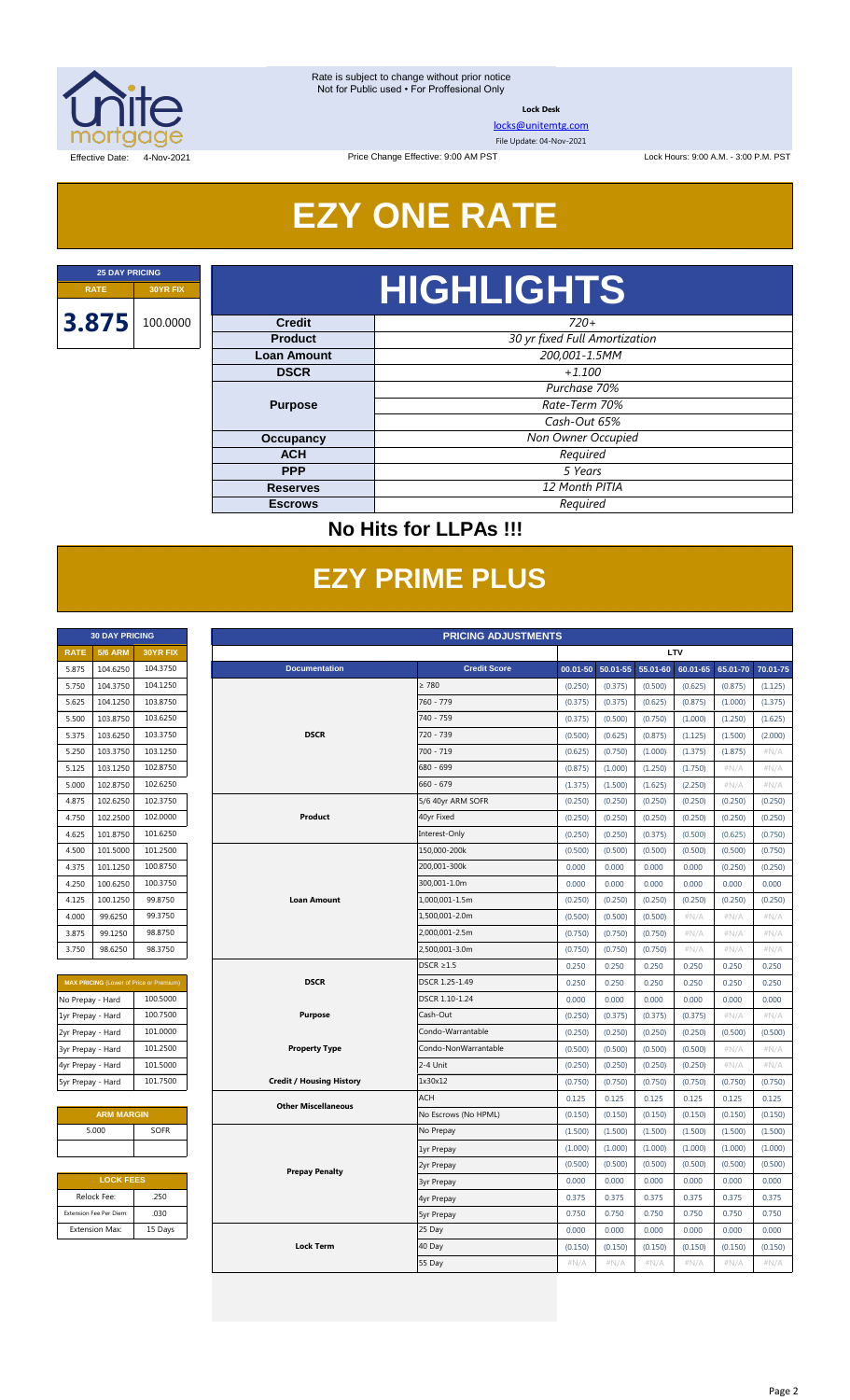

**Lock Desk**

[locks@unitemtg.com](mailto:locks@unitemtg.com)

File Update: 04-Nov-2021

## **EZY PRIME & FOREIGN NATIONAL**

|             | <b>30 DAY PRICING</b> |                 |
|-------------|-----------------------|-----------------|
| <b>RATE</b> | <b>5/6 ARM</b>        | <b>30YR FIX</b> |
| 6.500       | 105.1250              | 104.8750        |
| 6.375       | 104.8750              | 104.6250        |
| 6.250       | 104.6250              | 104.3750        |
| 6.125       | 104.3750              | 104.1250        |
| 6.000       | 104.1250              | 103.8750        |
| 5.875       | 103.8750              | 103.6250        |
| 5.750       | 103.6250              | 103.3750        |
| 5.625       | 103.3750              | 103.1250        |
| 5.500       | 103.1250              | 102.8750        |
| 5.375       | 102.8750              | 102.6250        |
| 5.250       | 102.6250              | 1023750         |
| 5.125       | 102.3750              | 102.1250        |
| 5.000       | 102.1250              | 101.8750        |
| 4.875       | 101.8750              | 101.6250        |
| 4.750       | 101.5000              | 101.2500        |
| 4.625       | 101.1250              | 100.8750        |
| 4.500       | 100.7500              | 100.5000        |
| 4.375       | 100.3750              | 100.1250        |
| 4.250       | 100.0000              | 99.7500         |

| <b>MAX PRICING</b> (Lower of Price or Premium) |  |  |  |  |  |  |  |
|------------------------------------------------|--|--|--|--|--|--|--|
| 100.7500                                       |  |  |  |  |  |  |  |
| 101.0000                                       |  |  |  |  |  |  |  |
| 101.2500                                       |  |  |  |  |  |  |  |
| 101.5000                                       |  |  |  |  |  |  |  |
| 101.7500                                       |  |  |  |  |  |  |  |
| 102,0000                                       |  |  |  |  |  |  |  |
|                                                |  |  |  |  |  |  |  |

#### **ARM MARGIN** 5.000 SOFR

| <b>LOCK FEES</b>        |         |  |  |  |  |  |  |  |
|-------------------------|---------|--|--|--|--|--|--|--|
| Relock Fee:             | .250    |  |  |  |  |  |  |  |
| Extension Fee Per Diem: | .030    |  |  |  |  |  |  |  |
| <b>Extension Max:</b>   | 15 Days |  |  |  |  |  |  |  |

|                               | <b>30 DAY PRICING</b><br><b>PRICING ADJUSTMENTS</b> |                                                |                      |                                 |                   |                                        |                    |                            |                    |                    |                    |                    |                    |
|-------------------------------|-----------------------------------------------------|------------------------------------------------|----------------------|---------------------------------|-------------------|----------------------------------------|--------------------|----------------------------|--------------------|--------------------|--------------------|--------------------|--------------------|
| <b>RATE</b>                   | <b>5/6 ARM</b>                                      | <b>30YR FIX</b>                                |                      |                                 |                   |                                        |                    |                            |                    | LTV                |                    |                    |                    |
| 6.500                         | 105.1250                                            | 104.8750                                       |                      | <b>Documentation</b>            |                   | <b>Credit Score</b>                    |                    | 00.01-50 50.01-55 55.01-60 |                    | 60.01-65           | 65.01-70           | 70.01-75           | 75.01-80           |
| 6.375                         | 104.8750                                            | 104.6250                                       |                      |                                 |                   | $\geq 780$                             | (0.250)            | (0.375)                    | (0.500)            | (0.625)            | (0.875)            | (1.125)            | (1.750)            |
| 6.250                         | 104.6250                                            | 104.3750                                       |                      |                                 |                   | 760 - 779                              | (0.375)            | (0.375)                    | (0.625)            | (0.875)            | (1.000)            | (1.375)            | (2.000)            |
| 6.125                         | 104.3750                                            | 104.1250                                       |                      |                                 |                   | 740 - 759                              | (0.375)            | (0.500)                    | (0.750)            | (1.000)            | (1.250)            | (1.625)            | (2.250)            |
| 6.000                         | 104.1250                                            | 103.8750                                       |                      |                                 |                   | 720 - 739                              | (0.500)            | (0.625)                    | (0.875)            | (1.125)            | (1.500)            | (2.000)            | (2.750)            |
| 5.875                         | 103.8750                                            | 103.6250                                       |                      | <b>DSCR</b>                     |                   | $700 - 719$                            | (0.625)            | (0.750)                    | (1.000)            | (1.375)            | (1.875)            | (2.500)            | (3.500)            |
| 5.750                         | 103.6250                                            | 103.3750                                       |                      |                                 |                   | 680 - 699                              | (0.875)            | (1.000)                    | (1.250)            | (1.750)            | (2.250)            | (3.000)            | (3.875)            |
| 5.625                         | 103.3750                                            | 103.1250                                       |                      |                                 |                   | $660 - 679$                            | (1.375)            | (1.500)                    | (1.625)            | (2.250)            | (3.125)            | (3.750)            | (4.500)            |
| 5.500                         | 103.1250                                            | 102.8750                                       |                      |                                 | 640 - 659         | (1.875)                                | (2.000)            | (2.125)                    | (2.750)            | (3.625)            | (4.750)            | #N/A               |                    |
| 5.375                         | 102.8750                                            | 102.6250                                       |                      |                                 | $620 - 639$       | (2.375)                                | (2.500)            | (2.625)                    | (3.250)            | (4.125)            | #N/A               | $\#N/A$            |                    |
| 5.250                         | 102.6250                                            | 102.3750                                       |                      |                                 |                   | 5/6 30yr ARM SOFR                      | 0.000              | 0.000                      | 0.000              | 0.000              | 0.000              | 0.000              | 0.000              |
| 5.125                         | 102.3750                                            | 102.1250                                       |                      |                                 |                   | 7/6 30yr ARM SOFR                      | (0.250)            | (0.250)                    | (0.250)            | (0.250)            | (0.250)            | (0.250)            | (0.250)            |
| 5.000                         | 102.1250                                            | 101.8750                                       |                      | Product                         |                   | 5/6 40yr ARM SOFR                      | (0.250)            | (0.250)                    | (0.250)            | (0.250)            | (0.250)            | (0.250)            | (0.250)            |
| 4.875                         | 101.8750                                            | 101.6250                                       |                      |                                 |                   | 7/6 40yr ARM SOFR                      | (0.500)            | (0.500)                    | (0.500)            | (0.500)            | (0.500)            | (0.500)            | (0.500)            |
| 4.750                         | 101.5000                                            | 101.2500                                       |                      |                                 |                   | 40yr Fixed                             | (0.250)            | (0.250)                    | (0.250)            | (0.250)            | (0.250)            | (0.250)            | (0.250)            |
| 4.625                         | 101.1250                                            | 100.8750                                       |                      |                                 |                   | Interest-Only                          | (0.250)            | (0.250)                    | (0.375)            | (0.500)            | (0.625)            | (0.750)            | (1.000)            |
| 4.500                         | 100.7500                                            | 100.5000                                       |                      |                                 |                   | 150,000-200k                           | (0.500)            | (0.500)                    | (0.500)            | (0.500)            | (0.500)            | (0.750)            | (0.750)            |
| 4.375                         | 100.3750                                            | 100.1250                                       |                      |                                 |                   | 200,001-300k                           | 0.000              | 0.000                      | 0.000              | 0.000              | (0.250)            | (0.250)            | (0.500)            |
| 4.250                         | 100.0000                                            | 99.7500                                        |                      |                                 |                   | 300,001-1.0m                           | 0.000              | 0.000                      | 0.000              | 0.000              | 0.000              | 0.000              | 0.000              |
|                               |                                                     | Loan Amount                                    |                      |                                 | 1,000,001-1.5m    | (0.250)                                | (0.250)            | (0.250)                    | (0.250)            | (0.250)            | (0.250)            | (0.500)            |                    |
|                               |                                                     | <b>MAX PRICING</b> (Lower of Price or Premium) |                      |                                 |                   | 1,500,001-2.0m                         | (0.500)            | (0.500)                    | (0.500)            | (0.500)            | $\#N/A$            | #N/A               | $\#N/A$            |
| No Prepay - Hard              |                                                     | 100.7500                                       |                      |                                 |                   | 2,000,001-2.5m                         | (0.750)            | (0.750)                    | (0.750)            | (0.750)            | #N/A               | #N/A               | #N/A               |
| 1yr Prepay - Hard             |                                                     | 101.0000                                       |                      |                                 |                   | 2,500,001-3.0m                         | (0.750)            | (0.750)                    | (0.750)            | (0.750)            | $\#N/A$            | #N/A               | #N/A               |
| 2yr Prepay - Hard             |                                                     | 101.2500                                       |                      |                                 |                   | $DSCR \geq 1.5$                        | 0.250              | 0.250                      | 0.250              | 0.250              | 0.250              | 0.250              | 0.250              |
| 3yr Prepay - Hard             |                                                     | 101.5000                                       |                      |                                 |                   | DSCR 1.25-1.49                         | 0.250              | 0.250                      | 0.250              | 0.250              | 0.250              | 0.250              | 0.250              |
| 4yr Prepay - Hard             |                                                     | 101.7500                                       |                      | <b>DSCR</b>                     |                   | DSCR 1.10-1.24                         | 0.000              | 0.000                      | 0.000              | 0.000              | 0.000              | 0.000              | 0.000              |
| 102.0000<br>5yr Prepay - Hard |                                                     |                                                |                      |                                 |                   | DSCR 1.00-1.09<br>DSCR 0.75-0.99       | (0.250)            | (0.250)                    | (0.375)            | (0.375)            | (0.500)            | (0.500)            | (0.750)            |
|                               |                                                     |                                                |                      |                                 |                   | (1.500)                                | (1.500)            | (1.625)                    | (1.625)            | (1.750)            | (1.750)            | $\#N/A$            |                    |
|                               | <b>ARM MARGIN</b>                                   |                                                |                      | <b>Purpose</b>                  |                   | Cash-Out                               | (0.250)            | (0.375)                    | (0.375)            | (0.375)            | (0.500)            | (0.625)            | $\#N/A$            |
|                               | 5.000                                               | <b>SOFR</b>                                    |                      |                                 | Condo-Warrantable | (0.250)                                | (0.250)            | (0.250)                    | (0.250)            | (0.500)            | (0.500)            | (0.500)            |                    |
|                               |                                                     |                                                | <b>Property Type</b> |                                 |                   | Condo-NonWarrantable                   | (0.500)            | (0.500)                    | (0.500)            | (0.500)            | (0.750)            | $\#N/A$            | $\#N/A$            |
|                               | <b>LOCK FEES</b>                                    |                                                |                      |                                 |                   | 2-4Unit                                | (0.250)            | (0.250)                    | (0.250)            | (0.250)            | (0.500)            | (0.500)            | (0.500)            |
|                               | Relock Fee:                                         | .250                                           |                      |                                 |                   | Modular                                | (1.000)            | (1.000)                    | (1.000)            | (1.000)            | (1.000)            | (1.000)            | (1.000)            |
|                               | Extension Fee Per Diem:                             | .030                                           |                      | Citizenship                     |                   | Foreign Nat'l (DSCR Only)              | (0.750)            | (0.750)                    | (0.750)            | (0.750)            | $\#N/A$            | $\#N/A$            | $\#N/A$            |
|                               | <b>Extension Max:</b>                               | 15 Days                                        |                      |                                 |                   | 1x30x12                                | (0.750)            | (0.750)                    | (0.750)            | (0.750)            | (0.750)            | (0.750)            | (0.750)<br>#N/A    |
|                               |                                                     |                                                |                      |                                 |                   | Multiple30x12<br>FC/SS/DIL/BK7 36-47mo | (2.250)            | (2.250)                    | (2.250)            | (2.250)            | (2.250)            | (2.250)            |                    |
|                               |                                                     |                                                |                      | <b>Credit / Housing History</b> |                   | FC/SS/DIL/BK7 24-35mo                  | (1.000)<br>(1.750) | (1.000)<br>(1.750)         | (1.000)<br>(1.750) | (1.000)<br>(1.750) | (1.000)<br>(1.750) | (1.000)<br>(1.750) | (1.000)<br>$\#N/A$ |
|                               |                                                     |                                                |                      |                                 |                   | BK7 12-23mo                            | (2.500)            | (2.500)                    | (2.500)            | (2.500)            | (2.500)            | (2.500)            | # $N/A$            |
|                               |                                                     |                                                |                      |                                 |                   | BK13 DC                                | (1.000)            | (1.000)                    | (1.000)            | (1.000)            | (1.000)            | (1.000)            | (1.000)            |
|                               |                                                     |                                                |                      |                                 |                   | ACH                                    | 0.125              | 0.125                      | 0.125              | 0.125              | 0.125              | 0.125              | 0.125              |
|                               |                                                     |                                                |                      | <b>Other Miscellaneous</b>      |                   | Escrows                                | 0.000              | 0.000                      | 0.000              | 0.000              | 0.000              | 0.000              | 0.000              |
|                               |                                                     |                                                |                      |                                 |                   | No Prepay                              | (1.500)            | (1.500)                    | (1.500)            | (1.500)            | (1.500)            | (1.500)            | (1.500)            |
|                               |                                                     |                                                |                      |                                 | 1yr Prepay        | (1.000)                                | (1.000)            | (1.000)                    | (1.000)            | (1.000)            | (1.000)            | (1.000)            |                    |
|                               |                                                     |                                                |                      |                                 | 2yr Prepay        | (0.500)                                | (0.500)            | (0.500)                    | (0.500)            | (0.500)            | (0.500)            | (0.500)            |                    |
|                               |                                                     |                                                |                      | <b>Prepay Penalty</b>           |                   | <b>3yr Prepay</b>                      | 0.000              | 0.000                      | 0.000              | 0.000              | 0.000              | 0.000              | 0.000              |
|                               |                                                     |                                                |                      |                                 | 4yr Prepay        | 0.375                                  | 0.375              | 0.375                      | 0.375              | 0.375              | 0.375              | 0.375              |                    |
|                               |                                                     |                                                |                      |                                 |                   | <b>5yr Prepay</b>                      | 0.750              | 0.750                      | 0.750              | 0.750              | 0.750              | 0.750              | 0.750              |
|                               |                                                     |                                                |                      |                                 |                   | 25 Day                                 | 0.000              | 0.000                      | 0.000              | 0.000              | 0.000              | 0.000              | 0.000              |
|                               |                                                     |                                                |                      | <b>Lock Term</b>                |                   | 40 Day                                 | (0.150)            | (0.150)                    | (0.150)            | (0.150)            | (0.150)            | (0.150)            | (0.150)            |
|                               |                                                     |                                                |                      |                                 | 55 Day            | (0.300)                                | (0.300)            | (0.300)                    | (0.300)            | (0.300)            | (0.300)            | (0.300)            |                    |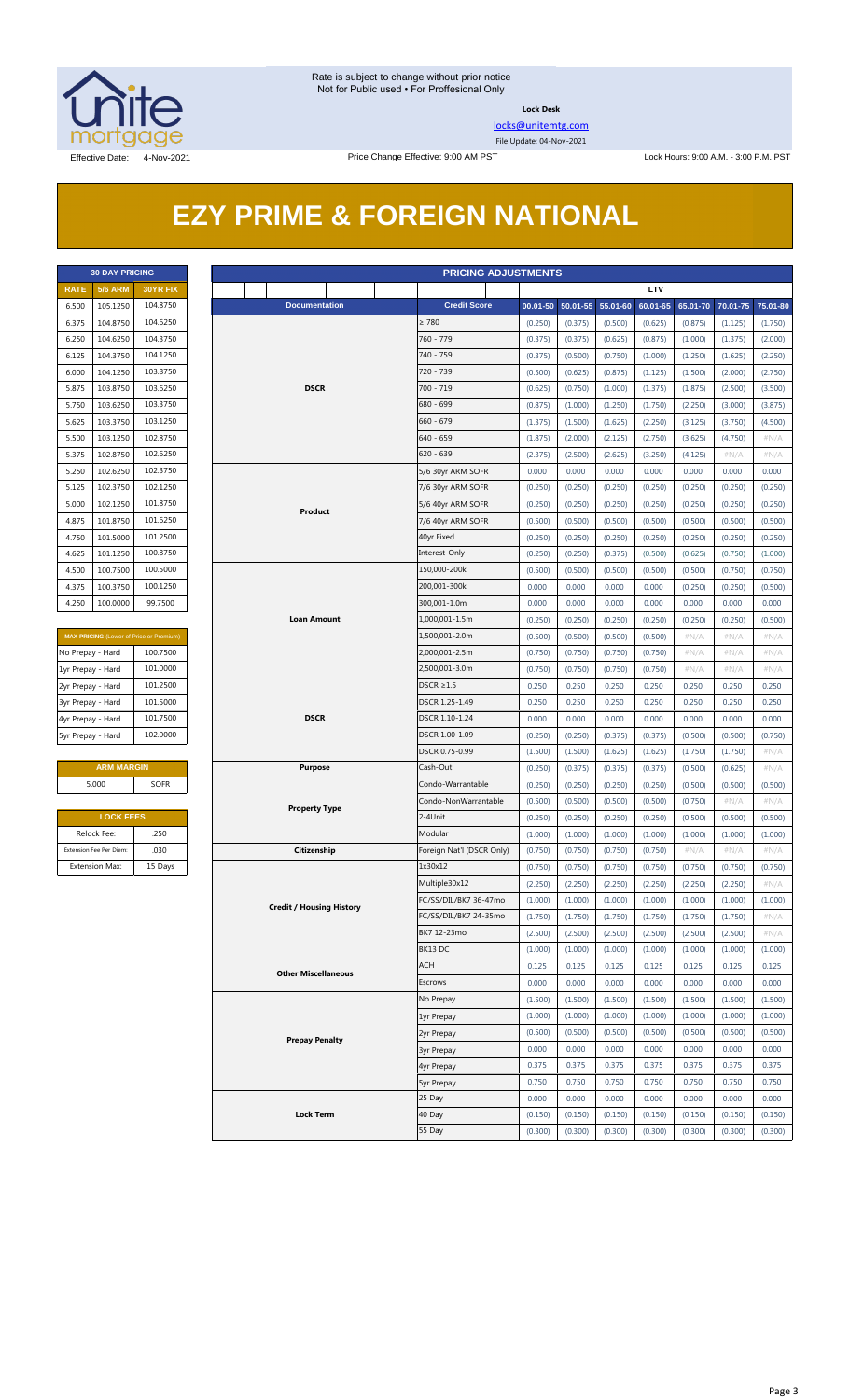

Price Change Effective: 8:34 AM PST Effective Date: Lock Hours: 9:00 A.M. - 3:00 P.M. PST **4-Nov-21**

#### [V](https://unitemortgage.com/)isit: https://unitemortgage.com

The pricing engine is the Formal price given, please access it through:

**Quick Pricer:** [https://un](https://unitemortgage.com/broker-resources/price-my-loan/)itemortgage.com/broker-resources/price-my-loan/

## **CALL US TODAY: 800-777-1207**

#### **CONVENTIONAL PRODUCTS AND PRICING**

|             | <b>CONFORMING LOANS</b> |                             |         |       |                             |         |         |             |                             |         |         |       |               |                             |               |
|-------------|-------------------------|-----------------------------|---------|-------|-----------------------------|---------|---------|-------------|-----------------------------|---------|---------|-------|---------------|-----------------------------|---------------|
|             |                         | <b>DU CONF CONV 30 YEAR</b> |         |       | <b>DU CONF CONV 20 YEAR</b> |         |         |             | <b>DU CONF CONV 15 YEAR</b> |         |         |       |               | <b>DU CONF CONV 10 YEAR</b> |               |
| Rate        | 10 Day                  | 25 Day                      | 40 Day  | Rate  | 10 Day                      | 25 Day  | 40 Day  | <b>Rate</b> | 10 Day                      | 25 Day  | 40 Day  | Rate  | 10 Day        | 25 Day                      | <b>40 Day</b> |
| 3.625       | (5.000)                 | (4.875)                     | (4.750) | 3.375 | (4.875)                     | (4.750) | (4.625) | 2.875       | (4.000)                     | (3.875) | (3.750) | 2.875 | (3.750)       | (3.625)                     | (3.500)       |
| 3.500       | (4.500)                 | (4.375)                     | (4.250) | 3.250 | (4.250)                     | (4.125) | (4.000) | 2.750       | (3.500)                     | (3.375) | (3.250) | 2.750 | (3.375)       | (3.250)                     | (3.125)       |
| 3.375       | (4.125)                 | (4.000)                     | (3.875) | 3.125 | (3.875)                     | (3.750) | (3.625) | 2.625       | (3.125)                     | (3.000) | (2.875) | 2.625 | (3.250)       | (3.125)                     | (3.000)       |
| 3.250       | (3.500)                 | (3.375)                     | (3.250) | 3.000 | (3.500)                     | (3.375) | (3.250) | 2.500       | (2.625)                     | (2.500) | (2.375) | 2.500 | (2.875)       | (2.750)                     | (2.625)       |
| 3.125       | (3.000)                 | (2.875)                     | (2.750) | 2.875 | (3.125)                     | (3.000) | (2.875) | 2.375       | (2.125)                     | (2.000) | (1.875) | 2.375 | (2.625)       | (2.500)                     | (2.375)       |
| 3.000       | (2.375)                 | (2.250)                     | (2.125) | 2.750 | (2.625)                     | (2.500) | (2.375) | 2.250       | (1.625)                     | (1.500) | (1.375) | 2.250 | (2.250)       | (2.125)                     | (2.000)       |
| 2.875       | (1.750)                 | (1.625)                     | (1.500) | 2.625 | (1.875)                     | (1.750) | (1.625) | 2.125       | (1.125)                     | (1.000) | (0.875) | 2.125 | (1.875)       | (1.750)                     | (1.625)       |
| 2.750       | (1.125)                 | (1.000)                     | (0.875) | 2.500 | (1.125)                     | (1.000) | (0.875) | 2.000       | (0.625)                     | (0.500) | (0.375) | 2.000 | (1.375)       | (1.250)                     | (1.125)       |
| 2.625       | (0.125)                 | 0.000                       | 0.125   | 2.375 | (0.250)                     | (0.125) | 0.000   | 1.875       | 0.125                       | 0.250   | 0.375   | 1.875 | (0.875)       | (0.750)                     | (0.625)       |
| 2.500       | 0.625                   | 0.750                       | 0.875   | 2.250 | 0.500                       | 0.625   | 0.750   | 1.750       | 0.750                       | 0.875   | 1.000   | 1.750 | (0.375)       | (0.250)                     | (0.125)       |
|             |                         |                             |         |       |                             |         |         |             |                             |         |         |       |               |                             |               |
|             |                         | <b>LP CONF CONV 30 YEAR</b> |         |       | LP CONF CONV 20 YEAR        |         |         |             | <b>LP CONF CONV 15 YEAR</b> |         |         |       |               | LP CONF CONV 10 YEAR        |               |
| <b>Rate</b> | 10 Day                  | <b>25 Day</b>               | 40 Day  | Rate  | 10 Day                      | 25 Day  | 40 Day  | Rate        | 10 Day                      | 25 Day  | 40 Day  | Rate  | <b>10 Day</b> | 25 Day                      | <b>40 Day</b> |
| 3.750       | (5.250)                 | (5.125)                     | (5.000) | 3.500 | (5.000)                     | (4.875) | (4.750) | 3.000       | (4.250)                     | (4.125) | (4.000) | 3.000 | (3.875)       | (3.750)                     | (3.625)       |
| 3.625       | (4.875)                 | (4.750)                     | (4.625) | 3.375 | (4.750)                     | (4.625) | (4.500) | 2.875       | (3.875)                     | (3.750) | (3.625) | 2.875 | (3.625)       | (3.500)                     | (3.375)       |
| 3.500       | (4.375)                 | (4.250)                     | (4.125) | 3.250 | (4.125)                     | (4.000) | (3.875) | 2.750       | (3.375)                     | (3.250) | (3.125) | 2.750 | (3.250)       | (3.125)                     | (3.000)       |
| 3.375       | (3.875)                 | (3.750)                     | (3.625) | 3.125 | (3.750)                     | (3.625) | (3.500) | 2.625       | (3.000)                     | (2.875) | (2.750) | 2.625 | (2.875)       | (2.750)                     | (2.625)       |
| 3.250       | (3.250)                 | (3.125)                     | (3.000) | 3.000 | (3.500)                     | (3.375) | (3.250) | 2.500       | (2.375)                     | (2.250) | (2.125) | 2.500 | (2.750)       | (2.625)                     | (2.500)       |
| 3.125       | (2.625)                 | (2.500)                     | (2.375) | 2.875 | (3.125)                     | (3.000) | (2.875) | 2.375       | (1.875)                     | (1.750) | (1.625) | 2.375 | (2.500)       | (2.375)                     | (2.250)       |
| 3.000       | (2.000)                 | (1.875)                     | (1.750) | 2.750 | (2.500)                     | (2.375) | (2.250) | 2.250       | (1.500)                     | (1.375) | (1.250) | 2.250 | (2.125)       | (2.000)                     | (1.875)       |
| 2.875       | (1.500)                 | (1.375)                     | (1.250) | 2.625 | (1.750)                     | (1.625) | (1.500) | 2.125       | (1.000)                     | (0.875) | (0.750) | 2.125 | (1.750)       | (1.625)                     | (1.500)       |
| 2.750       | (0.875)                 | (0.750)                     | (0.625) | 2.500 | (1.000)                     | (0.875) | (0.750) | 2.000       | (0.500)                     | (0.375) | (0.250) | 2.000 | (1.250)       | (1.125)                     | (1.000)       |

| <b>HIGH BALANCE CONFORMING</b> |  |
|--------------------------------|--|
|                                |  |

2.625 0.000 0.125 0.250 2.375 (0.125) 0.000 0.125 1.875 0.250 0.375 0.500 1.875 (0.750) (0.625) (0.500) 2.500 0.875 1.000 1.125 2.250 0.500 0.625 0.750 1.750 0.875 1.000 1.125 1.750 (0.250) (0.125) 0.000

|                                                                                                       | <b>DU HIGH BALANCE 30 YEAR</b>                                                                                     |                                                                                                                  |                                                                                                                  |                                                                                                | <b>DU HIGH BALANCE 15 YEAR</b>                                                                                          |                                                                                                                  | <b>DU HIGH BALANCE 20 YEAR</b>                                                                                   |      |        |        | <b>DU HIGH BALANCE 10 YEAR</b> |      |        |          |               |
|-------------------------------------------------------------------------------------------------------|--------------------------------------------------------------------------------------------------------------------|------------------------------------------------------------------------------------------------------------------|------------------------------------------------------------------------------------------------------------------|------------------------------------------------------------------------------------------------|-------------------------------------------------------------------------------------------------------------------------|------------------------------------------------------------------------------------------------------------------|------------------------------------------------------------------------------------------------------------------|------|--------|--------|--------------------------------|------|--------|----------|---------------|
| <b>Rate</b><br>3.750<br>3.625<br>3.500<br>3.375<br>3.250<br>3.125<br>3.000<br>2.875<br>2.750<br>2.625 | 10 Day<br>(4.375)<br>(4.000)<br>(3.500)<br>(3.250)<br>(2.625)<br>(1.875)<br>(1.250)<br>(0.750)<br>(0.125)<br>0.625 | 25 Day<br>(4.250)<br>(3.875)<br>(3.375)<br>(3.125)<br>(2.500)<br>(1.750)<br>(1.125)<br>(0.625)<br>0.000<br>0.750 | 40 Day<br>(4.125)<br>(3.750)<br>(3.250)<br>(3.000)<br>(2.375)<br>(1.625)<br>(1.000)<br>(0.500)<br>0.125<br>0.875 | Rate<br>3.000<br>2.875<br>2.750<br>2.625<br>2.500<br>2.375<br>2.250<br>2.125<br>2.000<br>1.875 | <b>10 Day</b><br>(3.125)<br>(2.750)<br>(2.500)<br>(2.375)<br>(1.875)<br>(1.250)<br>(0.875)<br>(0.375)<br>0.250<br>1.250 | 25 Day<br>(3.000)<br>(2.625)<br>(2.375)<br>(2.250)<br>(1.750)<br>(1.125)<br>(0.750)<br>(0.250)<br>0.375<br>1.375 | 40 Day<br>(2.875)<br>(2.500)<br>(2.250)<br>(2.125)<br>(1.625)<br>(1.000)<br>(0.625)<br>(0.125)<br>0.500<br>1.500 | Rate | 10 Day | 25 Day | <b>40 Day</b>                  | Rate | 10 Day | $25$ Day | <b>40 Day</b> |

**MAX NET PRICING IS 104.000 HIGH BALANCE MAX NET PRICING IS 103.000 Rates and pricing are subject to change without notice.** This document is limited to current Unite Mortgage Wholesale Lending Solutions, and should not be intended as legal advice, legal opinion, or any other advice on specific facts or circumstances. Such policy and practice ar 自 All Rights Reserved. 11.2021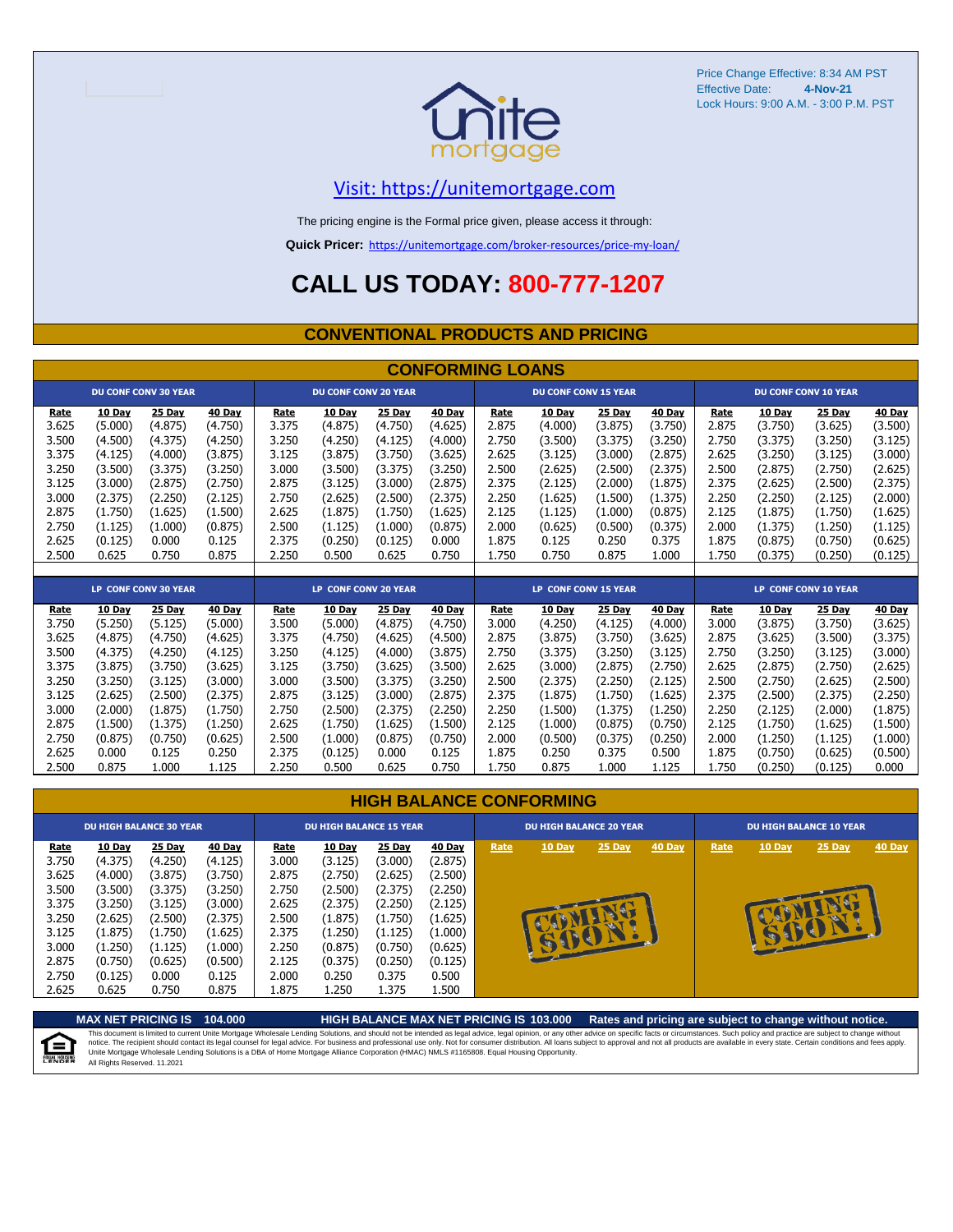

Price Change Effective: 8:34 AM PST Effective Date: **4-Nov-21** Lock Hours: 9:00 A.M. - 3:00 P.M. PST

#### [V](https://unitemortgage.com/)isit: https://unitemortgage.com

The pricing engine is the Formal price given, please access it through:

**Quick Pricer:** [https://un](https://unitemortgage.com/broker-resources/price-my-loan/)itemortgage.com/broker-resources/price-my-loan/

## **CALL US TODAY: 800-777-1207**

|             | <b>HOME AFFORDABLE PRODUCTS</b> |                             |               |             |                                          |         |         |                                 |               |         |         |                                       |              |          |        |
|-------------|---------------------------------|-----------------------------|---------------|-------------|------------------------------------------|---------|---------|---------------------------------|---------------|---------|---------|---------------------------------------|--------------|----------|--------|
|             |                                 | <b>DU HOMEREADY 30 YEAR</b> |               |             | <b>DU HOMEREADY HIGH BALANCE 30 YEAR</b> |         |         | <b>LP HOME POSSIBLE 30 YEAR</b> |               |         |         | LP HOME POSSIBLE HIGH BALANCE 30 YEAR |              |          |        |
| <u>Rate</u> | 10 Day                          | 25 Day                      | <b>40 Day</b> | <u>Rate</u> | <b>10 Day</b>                            | 25 Day  | 40 Day  | <u>Rate</u>                     | <b>10 Day</b> | 25 Day  | 40 Day  | Rate                                  | 10 Day       | 25 Day   | 40 Day |
| 3.625       | (4.625)                         | (4.500)                     | (4.375)       | 3.750       | (3.625)                                  | (3.500) | (3.375) | 3.625                           | (4.750)       | (4.625) | (4.500) |                                       |              |          |        |
| 3.500       | (4.125)                         | (4.000)                     | (3.875)       | 3.625       | (4.000)                                  | (3.875) | (3.750) | 3.500                           | (4.375)       | (4.250) | (4.125) |                                       |              |          |        |
| 3.375       | (3.750)                         | (3.625)                     | (3.500)       | 3.500       | (3.625)                                  | (3.500) | (3.375) | 3.375                           | (3.875)       | (3.750) | (3.625) |                                       |              |          |        |
| 3.250       | (3.125)                         | (3.000)                     | (2.875)       | 3.375       | (3.125)                                  | (3.000) | (2.875) | 3.250                           | (3.250)       | (3.125) | (3.000) |                                       |              | <b>D</b> |        |
| 3.125       | (2.375)                         | (2.250)                     | (2.125)       | 3.250       | (2.625)                                  | (2.500) | (2.375) | 3.125                           | (2.625)       | (2.500) | (2.375) |                                       |              |          |        |
| 3.000       | (1.875)                         | (1.750)                     | (1.625)       | 3.125       | (2.000)                                  | (1.875) | (1.750) | 3.000                           | (2.000)       | (1.875) | (1.750) |                                       | $\mathbf{F}$ | CSBCIL   |        |
| 2.875       | (1.375)                         | (1.250)                     | (1.125)       | 3.000       | (1.500)                                  | (1.375) | (1.250) | 2.875                           | (1.500)       | (1.375) | (1.250) |                                       |              |          |        |
| 2.750       | (0.625)                         | (0.500)                     | (0.375)       | 2.875       | (0.875)                                  | (0.750) | (0.625) | 2.750                           | (0.875)       | (0.750) | (0.625) |                                       |              |          |        |
| 2.625       | 0.125                           | 0.250                       | 0.375         | 2.750       | (0.250)                                  | (0.125) | 0.000   | 2.625                           | 0.000         | 0.125   | 0.250   |                                       |              |          |        |
| 2.500       | 1.000                           | 1.125                       | 1.250         | 2.625       | 0.500                                    | 0.625   | 0.750   | 2.500                           | 0.875         | 1.000   | 1.125   |                                       |              |          |        |

| <b>HOME READY AND HOMEPOSSIBLE CAP LIMITS</b>      |      |      |      |      |      |       |       |                                                                                                              |       |
|----------------------------------------------------|------|------|------|------|------|-------|-------|--------------------------------------------------------------------------------------------------------------|-------|
|                                                    |      |      |      |      |      |       |       | $\text{LTV} \leq 60$ 60.01 - 65 65.01 - 70 70.01 - 75 75.01 - 80 80.01 - 85 85.01 - 90 90.01 - 95 95.01 - 97 |       |
| HomeReady/Home Possible FICO >=680 Adjustment Caps | .500 | .500 | .500 | .500 | .500 | 0.000 | 0.000 | 0.000                                                                                                        | 0.000 |
| HomeReady/Home Possible FICO <680 Adjustment Caps  | .500 | .500 | .500 | .500 | .500 | .500  | .500  | .500                                                                                                         | .500  |

MAX NET PRICING IS 103.000 Rates and pricing are subject to change without notice.<br>This document is limited to current Unite Mortgage Wholesale Lending Solutions, and should not be intended as legal advice, legal opinion,



All Rights Reserved. 11.2021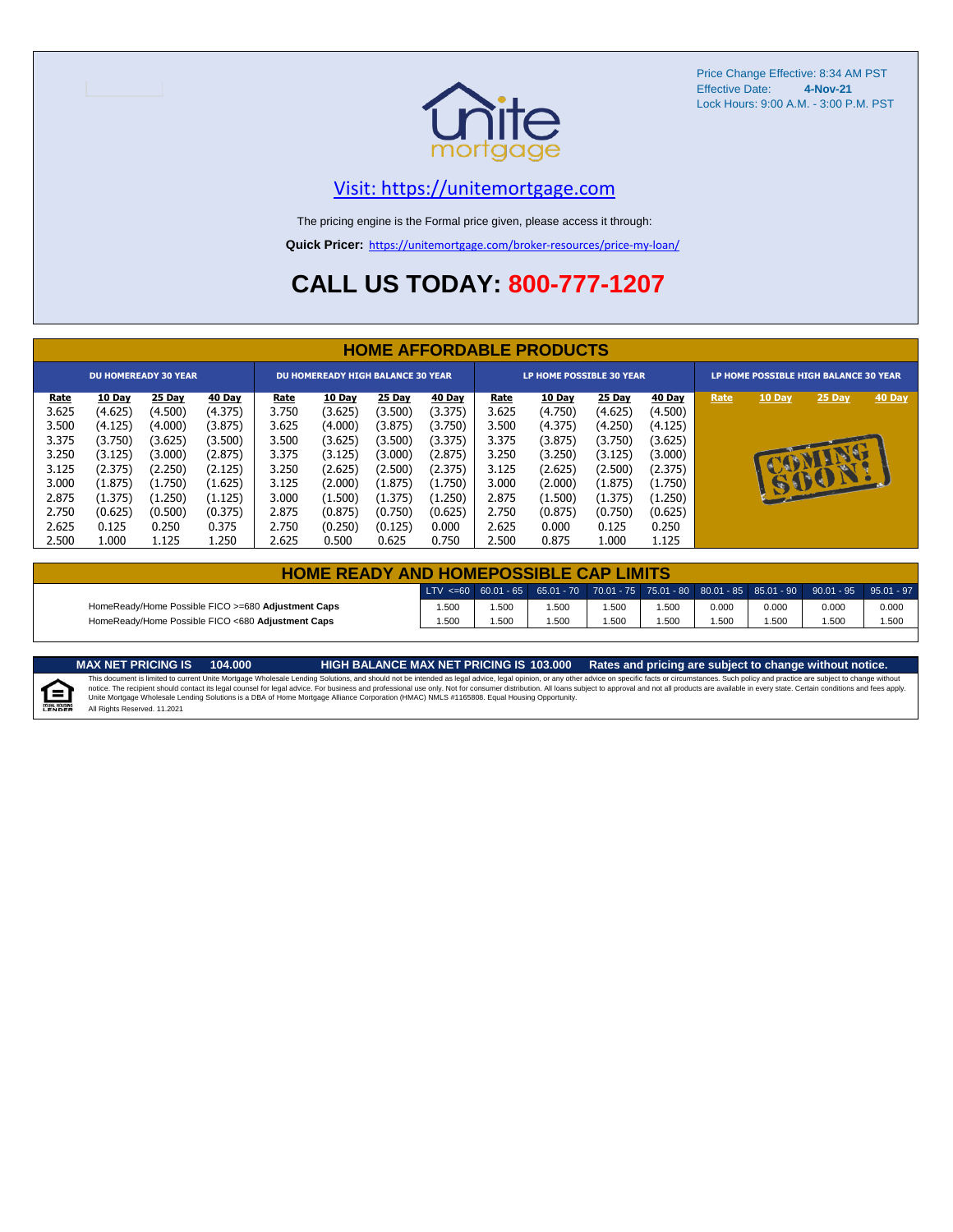

Price Change Effective: 8:34 AM PST Effective Date: **4-Nov-21** Lock Hours: 9:00 A.M. - 3:00 P.M. PST

#### [V](https://unitemortgage.com/)isit: https://unitemortgage.com

The pricing engine is the Formal price given, please access it through:

**Quick Pricer:** [https://un](https://unitemortgage.com/broker-resources/price-my-loan/)itemortgage.com/broker-resources/price-my-loan/

## **CALL US TODAY: 800-777-1207**

| <b>CONVENTIONAL PRICING ADJUSTMENTS</b>                                        |                                                                                        |                                                                      |                                                   |              |              |              |                    |              |                                                                                      |              |
|--------------------------------------------------------------------------------|----------------------------------------------------------------------------------------|----------------------------------------------------------------------|---------------------------------------------------|--------------|--------------|--------------|--------------------|--------------|--------------------------------------------------------------------------------------|--------------|
| Credit Score / LTV                                                             | Loan Terms > 15 years                                                                  | $LTV \le 60$                                                         | $60.01 - 70$                                      | $70.01 - 75$ | $75.01 - 80$ | $80.01 - 85$ | $85.01 - 90$       | $90.01 - 95$ | $95.01 - 97$                                                                         | >97.00%      |
| $740+$                                                                         |                                                                                        | 0.000                                                                | 0.250                                             | 0.250        | 0.500        | 0.250        | 0.250              | 0.250        | 0.750                                                                                | 0.750        |
| 720 - 739                                                                      |                                                                                        | 0.000                                                                | 0.250                                             | 0.500        | 0.750        | 0.500        | 0.500              | 0.500        | 1.000                                                                                | 1.000        |
| 700 - 719                                                                      |                                                                                        | 0.000                                                                | 0.500                                             | 1.000        | 1.250        | 1.000        | 1.000              | 1.000        | 1.500                                                                                | 1.500        |
| 680 - 699                                                                      |                                                                                        | 0.000                                                                | 0.500                                             | 1.250        | 1.750        | 1.500        | 1.250              | 1.250        | 1.500                                                                                | 1.500        |
| 660 - 679                                                                      |                                                                                        | 0.000                                                                | 1.000                                             | 2.250        | 2.750        | 2.750        | 2.250              | 2.250        | 2.250                                                                                | 2.250        |
| 640 - 659                                                                      |                                                                                        | 0.500                                                                | 1.250                                             | 2.750        | 3.000        | 3.250        | 2.750              | 2.750        | 2.750                                                                                | 2.750        |
| 620-639                                                                        |                                                                                        | 3.000<br>3.000<br>0.500<br>1.500<br>3.250<br>3.250<br>3.250<br>3.500 |                                                   |              |              |              |                    |              |                                                                                      | 3.500        |
| Cash Out (Ex. Student Loan Only) All Loan Terms. Cumulative with above adjust. |                                                                                        | $LTV \le 60$                                                         | $60.01 - 70$                                      | $70.01 - 75$ | $75.01 - 80$ |              |                    |              |                                                                                      |              |
| 740+                                                                           |                                                                                        | 0.375                                                                | 0.625                                             | 0.625        | 0.875        |              |                    |              |                                                                                      |              |
| 720 - 739                                                                      |                                                                                        | 0.375                                                                | 1.000                                             | 1.000        | 1.125        |              |                    |              |                                                                                      |              |
| 700 - 719                                                                      |                                                                                        | 0.375                                                                | 1.000                                             | 1.000        | 1.125        |              |                    |              |                                                                                      |              |
| 680 - 699                                                                      |                                                                                        | 0.375                                                                | 1.125                                             | 1.125        | 1.750        |              |                    |              |                                                                                      |              |
| 660 - 679                                                                      |                                                                                        | 0.625                                                                | 1.125                                             | 1.125        | 1.875        |              |                    |              |                                                                                      |              |
| 640 - 659                                                                      |                                                                                        | 0.625                                                                | 1.625                                             | 1.625        | 2.625        |              |                    |              |                                                                                      |              |
| 620 - 639                                                                      |                                                                                        | 0.625                                                                | 1.625                                             | 1.625        | 3.125        |              |                    |              |                                                                                      |              |
| <b>Other Price Adjustments</b><br>All Loan Terms                               | Cumulative with above adjustments                                                      | $LTV \le 60$                                                         | $60.01 - 65$                                      | $65.01 - 70$ | $70.01 - 75$ | $75.01 - 80$ | $80.01 - 85$       | $85.01 - 90$ | $90.01 - 95$                                                                         | $95.01 - 97$ |
| High Balance Purchase and R/T Refinance                                        |                                                                                        | 0.250                                                                | 0.250                                             | 0.250        | 0.250        | 0.250        | 0.250              | 0.250        | 0.250                                                                                | <b>NA</b>    |
| High Balance Cash-Out Refinance                                                |                                                                                        | 1.000                                                                | 1.000                                             | 1.000        | 1.000        | 1.000        | <b>NA</b>          | <b>NA</b>    | <b>NA</b>                                                                            | <b>NA</b>    |
| High Balance ARMs (Adjustment Based on CLTV)                                   |                                                                                        | 0.750                                                                | 0.750                                             | 0.750        | 0.750        | 1.500        | 1.500              | 1.500        | 1.500                                                                                | <b>NA</b>    |
| <b>ARMs</b>                                                                    |                                                                                        | 0.000                                                                | 0.000                                             | 0.000        | 0.000        | 0.000        | 0.000              | 0.000        | 0.250                                                                                | <b>NA</b>    |
| HomeReady/Home Possible FICO >=680 Adjustment Caps                             |                                                                                        | 1.500                                                                | 1.500                                             | 1.500        | 1.500        | 1.500        | 0.000              | 0.000        | 0.000                                                                                | 0.000        |
| HomeReady/Home Possible FICO <680 Adjustment Caps                              |                                                                                        | 1.500                                                                | 1.500                                             | 1.500        | 1.500        | 1.500        | 1.500              | 1.500        | 1.500                                                                                | 1.500        |
| <b>Investment Properties</b>                                                   |                                                                                        | 4.125                                                                | 4.125                                             | 4.125        | 4.125        | 5.375        | 6.125              | 6.125        | 6.125                                                                                | 6.125        |
| Second Home                                                                    |                                                                                        | 5.000                                                                | 5.000                                             | 5.000        | 5.000        | 5.000        | 5.000              | 5.000        | 5.000                                                                                | 5.000        |
| Manufactured home                                                              |                                                                                        | 0.500                                                                | 0.500                                             | 0.500        | 0.500        | 0.500        | 0.500              | 0.500        | 0.500                                                                                | 0.500        |
| 2-4 Unit Properties (3-4 unit max LTV is 75% (DU) and 80% (LP))                |                                                                                        | 1.000                                                                | 1.000                                             | 1.000        | 1.000        | 1.000        | 1.000              | <b>NA</b>    | <b>NA</b>                                                                            | <b>NA</b>    |
| Condos - Loan Terms > 15Y (does not apply to Detached building types)          |                                                                                        | 0.000                                                                | 0.000                                             | 0.000        | 0.000        | 0.750        | 0.750              | 0.750        | 0.750                                                                                | 0.750        |
|                                                                                | Escrow Waiver (LTV >80% not available in NM, LTV >90% does not apply to HB Nationwide) | 0.000                                                                | 0.000                                             | 0.000        | 0.000        | 0.000        | 0.000              | 0.000        | 0.000                                                                                | <b>NA</b>    |
|                                                                                |                                                                                        |                                                                      |                                                   |              |              |              |                    |              |                                                                                      |              |
| UW Waiver Fee (ALL LTV) - based on loan size                                   |                                                                                        |                                                                      |                                                   |              |              |              |                    |              |                                                                                      |              |
|                                                                                |                                                                                        |                                                                      |                                                   |              |              |              |                    |              |                                                                                      |              |
|                                                                                | <b>ALL SUBORDINATE FINANCING .375%</b>                                                 |                                                                      |                                                   |              |              |              |                    |              |                                                                                      |              |
| <b>LTV Range</b>                                                               | <b>CLTV Range</b>                                                                      |                                                                      | Credit Score < 720                                |              |              |              | Credit Score > 720 |              |                                                                                      |              |
| $\leq 65.00\%$                                                                 | 80.01% - 95.00%                                                                        |                                                                      | 0.500                                             |              |              |              | 0.250              |              |                                                                                      |              |
| 65.01% - 75.00%                                                                | $80.01\% - 95.00\%$                                                                    |                                                                      | 0.750                                             |              |              |              | 0.500              |              |                                                                                      |              |
| 75.01% - 95.00%                                                                | $90.01\% - 95.00\%$                                                                    |                                                                      | 1.000                                             |              |              |              | 0.750              |              |                                                                                      |              |
| 75.01% - 90.00%                                                                | 76.01% - 90.00%                                                                        |                                                                      | 1.000                                             |              |              |              | 0.750              |              |                                                                                      |              |
| $\leq 95.00\%$                                                                 | 95.01% - 97.00%                                                                        |                                                                      | 1.500                                             |              |              |              | 1.500              |              |                                                                                      |              |
|                                                                                | <b>LOCK EXTENSIONS - RELOCKS - OTHER CHANGES</b>                                       |                                                                      |                                                   |              |              |              |                    |              |                                                                                      |              |
|                                                                                |                                                                                        |                                                                      |                                                   |              |              |              |                    |              |                                                                                      |              |
|                                                                                |                                                                                        |                                                                      | <b>Lock Extensions:</b>                           |              |              |              |                    |              |                                                                                      |              |
| 1-4 days                                                                       | .03/day                                                                                |                                                                      |                                                   |              |              |              |                    |              |                                                                                      |              |
| 5 days                                                                         | 0.125<br>0.187                                                                         |                                                                      |                                                   |              |              |              |                    |              | 10 Day Lock Expires: 11/14/21                                                        |              |
| 7 days                                                                         | 0.250                                                                                  |                                                                      |                                                   |              |              |              |                    |              | 25 Day Lock Expires: 11/29/21                                                        |              |
| 10 days                                                                        |                                                                                        |                                                                      |                                                   |              |              |              |                    |              | 40 Day Lock Expires: 12/14/21                                                        |              |
| 15 days<br><b>Relocks:</b>                                                     | 0.375                                                                                  |                                                                      |                                                   |              |              |              |                    |              |                                                                                      |              |
| Worse Case pricing plus additional .250 hit                                    | <b>Other Changes:</b><br>Loan Program                                                  |                                                                      | Worse Case if moving into different delivery type |              |              |              |                    |              |                                                                                      |              |
|                                                                                | Rate Change                                                                            | Not subject to worse case pricing                                    |                                                   |              |              |              |                    |              |                                                                                      |              |
|                                                                                |                                                                                        |                                                                      |                                                   |              |              |              |                    |              | Locks expiring on a non business day are<br>good through the following business day. |              |

|                                    |                              |         |                                                                                                                                                                                                                                                                                                                                                                                                                                                                                                                                                                                                                | $APOR+$ | $15/20$ YR.: | 2.500% 1 YR CMT:   | 0.120% |
|------------------------------------|------------------------------|---------|----------------------------------------------------------------------------------------------------------------------------------------------------------------------------------------------------------------------------------------------------------------------------------------------------------------------------------------------------------------------------------------------------------------------------------------------------------------------------------------------------------------------------------------------------------------------------------------------------------------|---------|--------------|--------------------|--------|
|                                    | <b>MAX NET PRICING IS</b>    | 104.000 | Rates and prices are subject to change without notice.                                                                                                                                                                                                                                                                                                                                                                                                                                                                                                                                                         |         | $25/30$ YR.: | 2.960% 1 YR Libor: | 0.360% |
| $\epsilon$<br><b>EQUAL HOUSING</b> | All Rights Reserved. 11.2021 |         | This document is limited to current Unite Mortgage Wholesale Lending Solutions, and should not be intended as legal advice, legal opinion, or any other advice on specific facts or circumstances. Such policy and practice ar<br>notice. The recipient should contact its legal counsel for legal advice. For business and professional use only. Not for consumer distribution. All loans subject to approval and not all products are available in every stat<br>Unite Mortgage Wholesale Lending Solutions is a DBA of Home Mortgage Alliance Corporation (HMAC) NMLS #1165808. Equal Housing Opportunity. |         |              |                    |        |